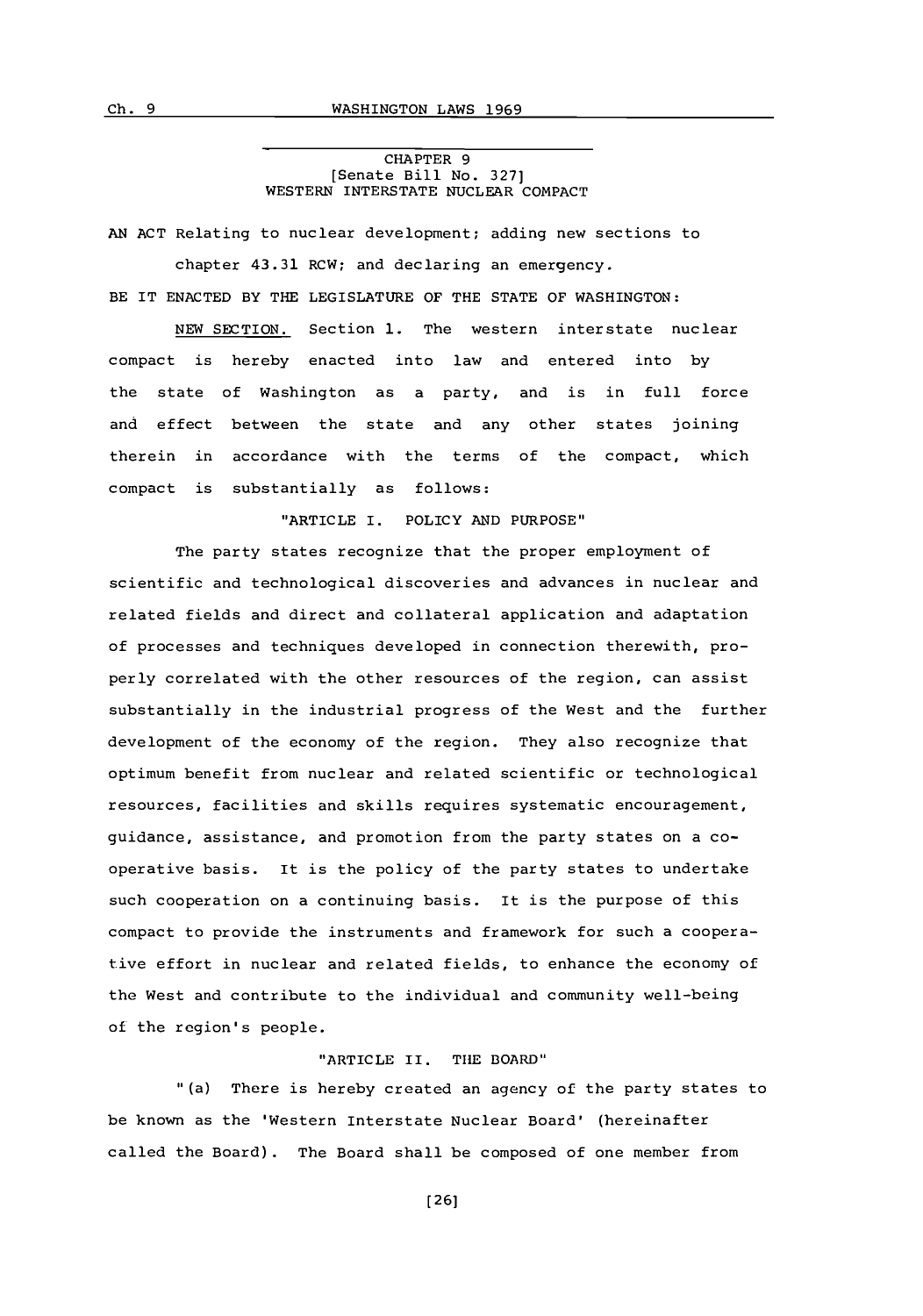each party state designated or appointed in accordance with the law of the state which he represents and serving and subject to removal in accordance with such law. Any member of the Board may provide. for the discharge of his duties and the performance of his functions thereon (either for the duration of his membership or for any lesser period of time) **by** a deputy or assistant, if the laws of his state make specific provisions therefor. The federal government may be represented without vote if provision is made **by** federal law for such representation.

**"(b)** The Board members of the party states shall each be entitled to one vote on the Board. No action of the Board shall be binding unless taken at a meeting at which a majority of all members representing the party states are present and unless a majority of the total number of votes on the Board are cast in favor thereof.

"(c) The Board shall have a seal.

**(d)** The Board shall elect annually, from among its members, a chairman, a vice chairman, and a treasurer. The Board shall appoint and fix the compensation of an Executive Director who shall serve at its pleasure and who shall also act as Secretary, and who, together with the Treasurer, and such other personnel as the Board may direct, shall be bonded in such amounts as the Board may require.

"(e) The Executive Director, with the approval of the Board, shall appoint and remove or discharge such personnel as may be necessary for the performance of the Board's functions irrespective of the civil service, personnel or other merit system laws of any of the party states.

**"(f)** The Board may establish and maintain, independently or in conjunction with any one or more of the party states, or its institutions or subdivisions, a suitable retirement system for its full-time employees. Employees of the Board shall **be** eligible for social security coverage in respect of old age and survivors insurance provided that the Board takes such steps as may be necessary pursuant to federal law to participate in such program of insurance as a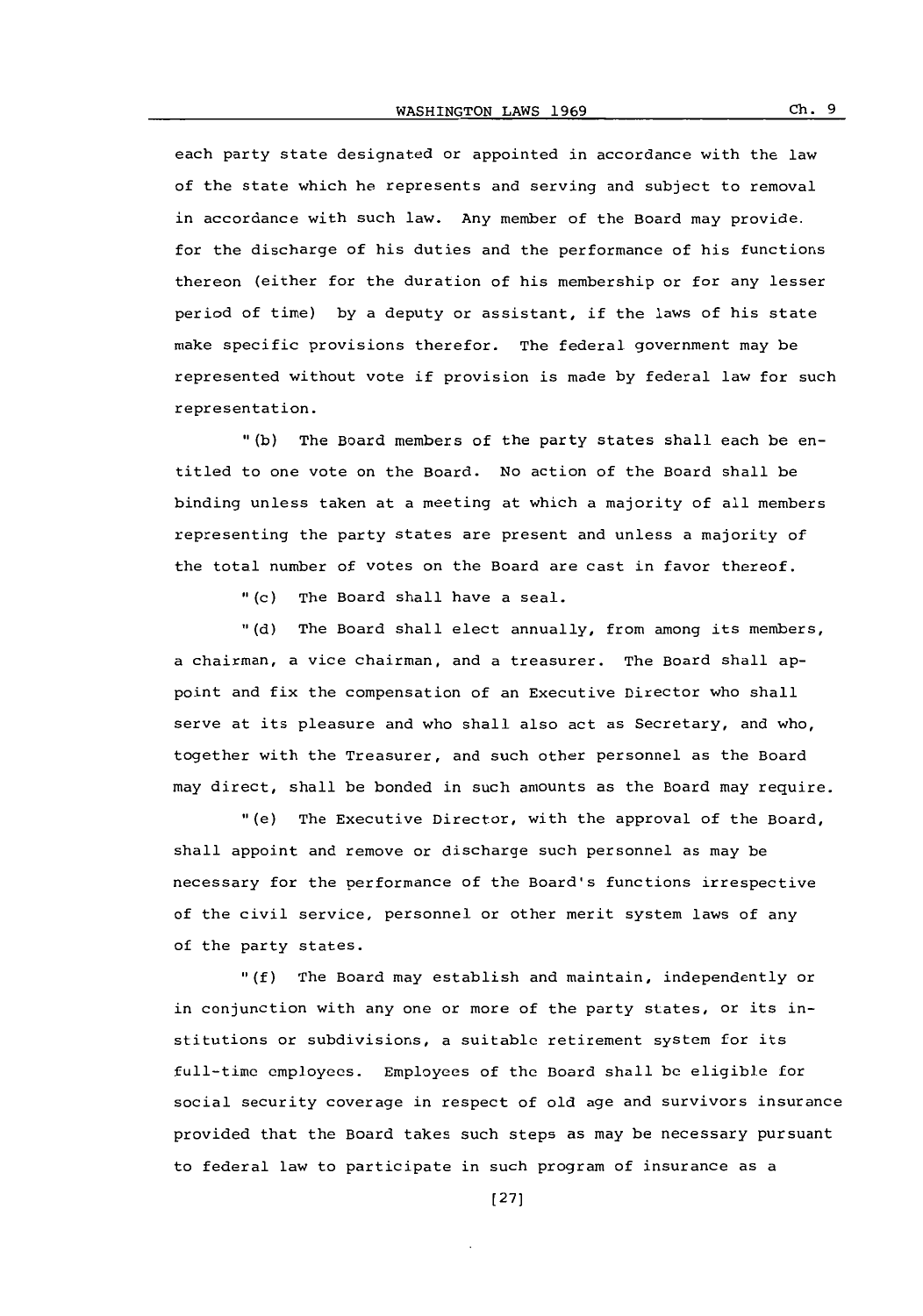# **Ch. 9** WASHINGTON LAWS 1969

governmental agency or unit. The Board may establish and maintain or participate in such additional programs of employee benefits as may be appropriate.

**"(g)** The Board may borrow, accept, or contract for the services of personnel from any state or the United States or any subdivision or agency thereof, from any interstate agency, or from any institution, person, firm or corporation.

"(h) The Board may accept for any of its purposes and functions under this compact any and all donations, and grants of money, equipment, supplies, materials and services (conditional or otherwise) from any state or the United States or any subdivision or agency thereof, or interstate agency, or from any institution, person, firm, or corporation, and may receive, utilize, and dispose of the same. The nature, amount and conditions, if any, attendant upon any donation or grant accepted pursuant to this paragraph or upon any borrowing pursuant to paragraph **(g)** of this Article, together with the identity of the donor, grantor or lender, shall be detailed in the annual report of the Board.

(i) The Board may establish and maintain such facilities as may be necessary for the transacting of its business. The Board may acquire, hold, and convey real and personal property and any interest therein.

**"(j)** The Board shall adopt bylaws, rules, and regulations for the conduct of its business, and shall have the power to amend and rescind these bylaws, rules, and regulations. The Board shall publish its bylaws, rules, and regulations in convenient form and shall file a copy thereof, and shall also file a copy of any amendment thereto, į with the appropriate agency or officer in each of the party states.

**"(k)** The Board annually shall make to the governor of each party statc, a report covering the activities of the Board for the preceding year, and embodying such recommendations as may have been adopted **by** the Board, which report shall be transmitted to the legislature of said state. The Board may issue such additional reports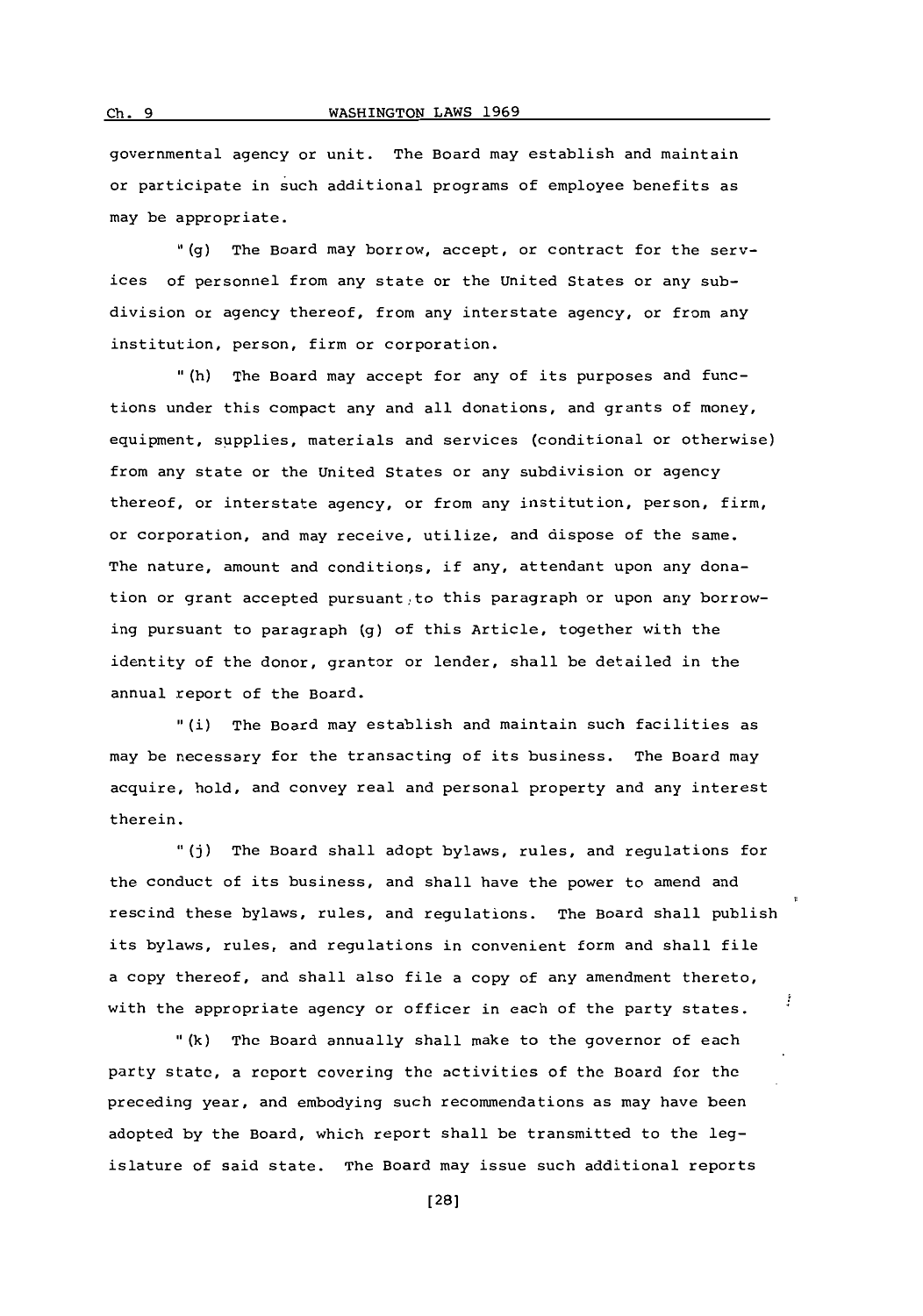as it may deem desirable.

#### "ARTICLE III. **FINANCES"**

"(a) The Board shall submit to the governor or designated officer or officers of each party state a budget of its estimated expenditures for such period as may be required **by** the laws of that jurisdiction for presentation to the legislature thereof.

**"(b)** Each of the Board's budgets of estimated expenditures shall contain specific recommendations of the amount or amounts to be appropriated **by** each of the party states. Each of the Board's requests for appropriations pursuant to a budget of estimated expenditures shall be apportioned equally among the party states. Subject to appropriation **by** their respective legislatures, the Board shall be provided with such funds **by** each of the party states as are necessary to provide the means of establishing and maintaining facilities, a staff of personnel, and such activities as may be necessary to fulfill the powers and duties imposed upon and entrusted to the Board.

.(c) The Board may meet any of its obligations in whole or in part with funds available to it under Article II (h) of this compact, provided that the Board takes specific action setting aside such funds prior to the incurring of any obligation to be met in whole or in part in this manner. Except where the Board makes use of funds available to it under Article II (h) hereof, the Board shall not incur any obligation prior to the allotment of funds **by** the party jurisdictions adequate to meet the same.

**"(d)** Any expenses and any other costs for each member of the Board in attending Board meetings shall be met **by** the Board.

"(e) The Board shall keep accurate accounts of all receipts end disbursements. The receipts and disbursements of the Board shall **be** subject to the audit and accounting procedures established under its bylaws. However, all receipts and disbursements of funds handled **by** the Board shall be audited yearly **by** a certified or licensed public accountant and the report of the audit shall be included in and be-

**[291**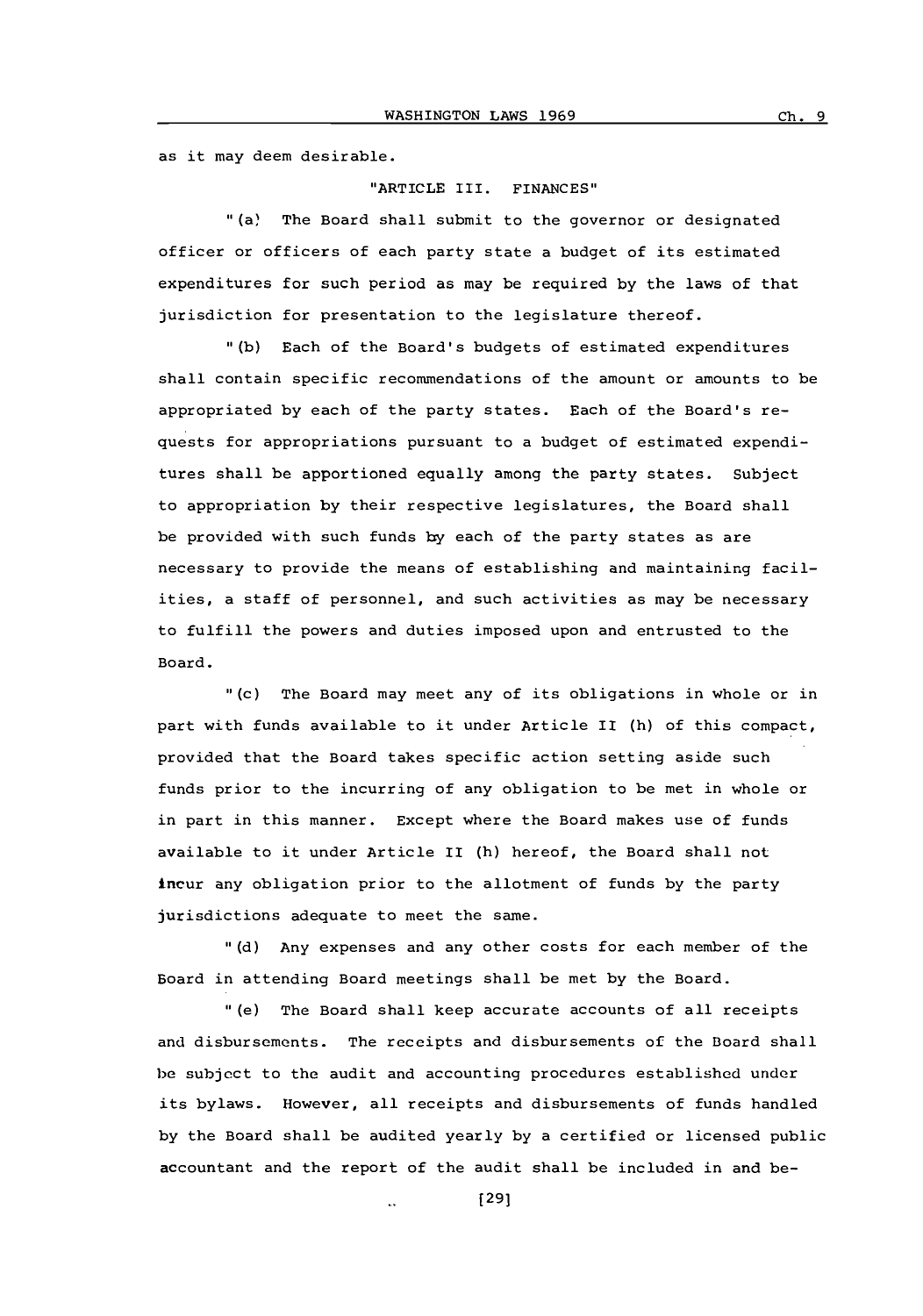Ch. 9 **WASHINGTON LAWS 1969** 

come a part of the annual report of the Board.

**"(f)** The Accounts of the Board shall be open at any reasonable time for inspection to persons authorized **by** the Board, and duly designated representatives of governments contributing to the Board's support.

# "ARTICLE IV. ADVISORY COMMITTEES"

'The Board may establish such advisory and technical committees as it may deem necessary, membership on which may include but not be limited to private citizens, expert and lay personnel, representatives of industry, labor, commerce, agriculture, civic associations, medicine, education, voluntary health agencies, and officials of local, State and Federal Government, and may cooperate with and use the services of any such committees and the organizations which they represent in furthering any of its activities under this compact.

### "ARTICLE V. POWERS"

"The Board shall have power to **--**

"(a) Encourage and promote cooperation among the party states in the development and utilization of nuclear and related technologies and their application to industry and other fields.

**"(b)** Ascertain and analyze on a continuing basis the position of the West with respect to the employment in industry of nuclear and related scientific findings and technologies.

"(c) Encourage the development and use of scientific advances and discoveries in nuclear facilities, energy, materials, products, by-products, and all other appropriate adaptations of scientific and technological advances and discoveries.

**"(d)** Collect, correlate, and disseminate information relating to the peaceful uses of nuclear energy, materials, and products, 'and other products and processes resulting from the application of related science and technology.

"(e) Encourage the development and use of nuclear energy, facilities, installations, and products as part of a balanced economy.

**"(f)** Conduct, or cooperate in conducting, programs of train-

**(301**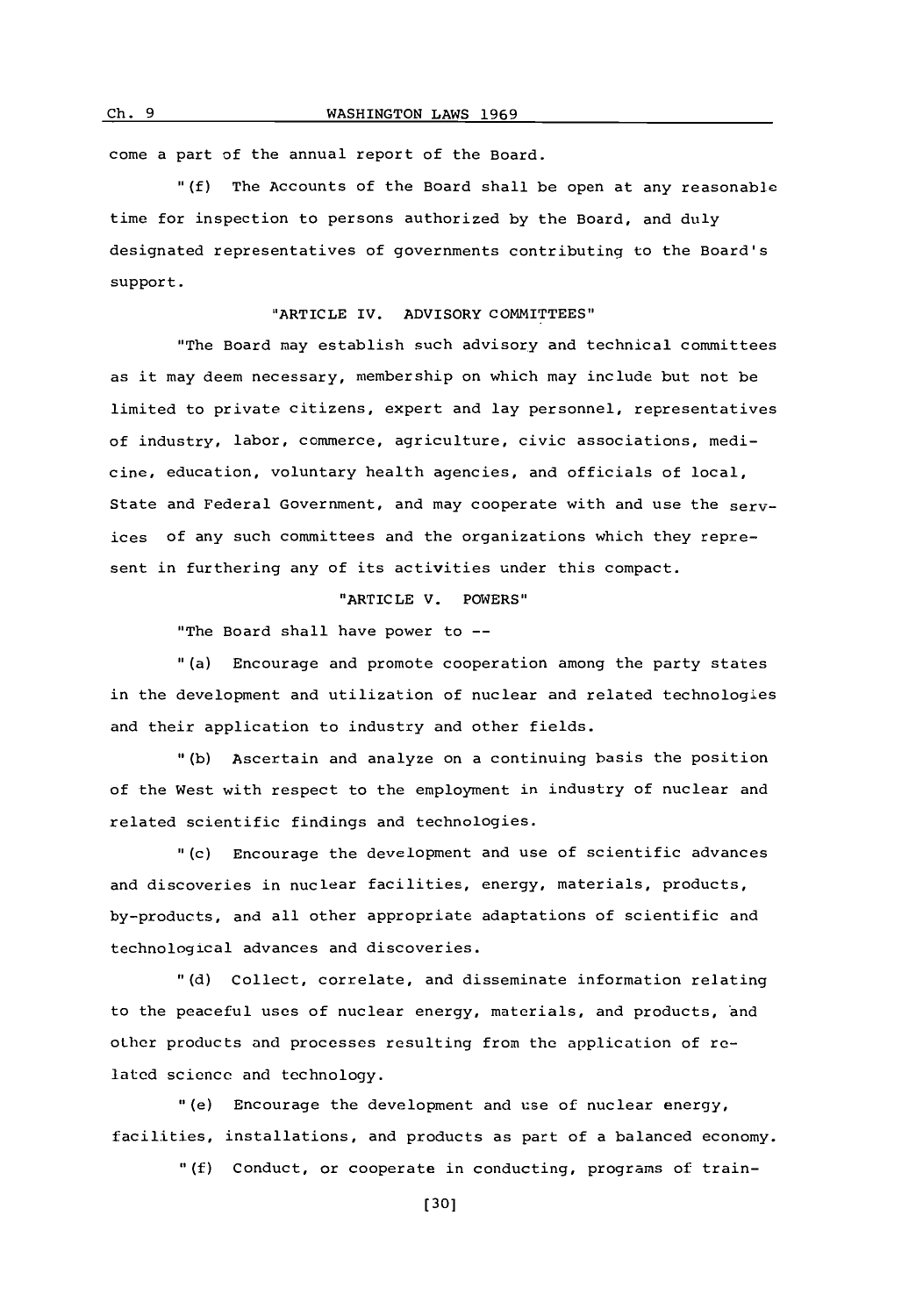ing for state and local personnel engaged in any aspects of:

**1.** Nuclear industry, medicine, or education, or the promotion or regulation thereof.

2. Applying nuclear scientific advances or discoveries, and any industrial commercial or other processes resulting therefrom.

**3.** The formulation or administration of measures designed to promote safety in any matter related to the development, use or disposal of nuclear energy, materials, products, by-products, installations, or wastes, or to safety in the production, use and disposal of any other substances peculiarly related thereto.

**11(g)** organize and conduct, or assist and cooperate in organizing and conducting, demonstrations or research in any of the scientific, technological or industrial fields to which this compact relates.

**.**(h) Undertake such nonregulatory functions with respect to non-nuclear sources of radiation as may promote the economic development and general welfare of the West.

"(i) Study industrial, health, safety, and other standards, laws, codes, rules, regulations, and administrative practices in or related to nuclear fields.

**"(j)** Recommend such changes in, or amendments or additions to the laws, codes, rules, regulations, administrative procedures and practices or local laws or ordinances of the party states or their subdivisions in nuclear and related fields, as in its judgment may be appropriate. Any such recommendations shall be made through the appropriate state agency, with due consideration of the desirability of uniformity but shall also give appropriate weight to any special circumstances which may justify variations to meet local conditions.

**"(k)** Consider and make recommendations designed to facilitate the transportation of nuclear equipment, materials, products, by--products, wastes, and any ether nuclear or related substances, in such manner and under such conditions as will make their availability or disposal practicable on an economic and efficient basis.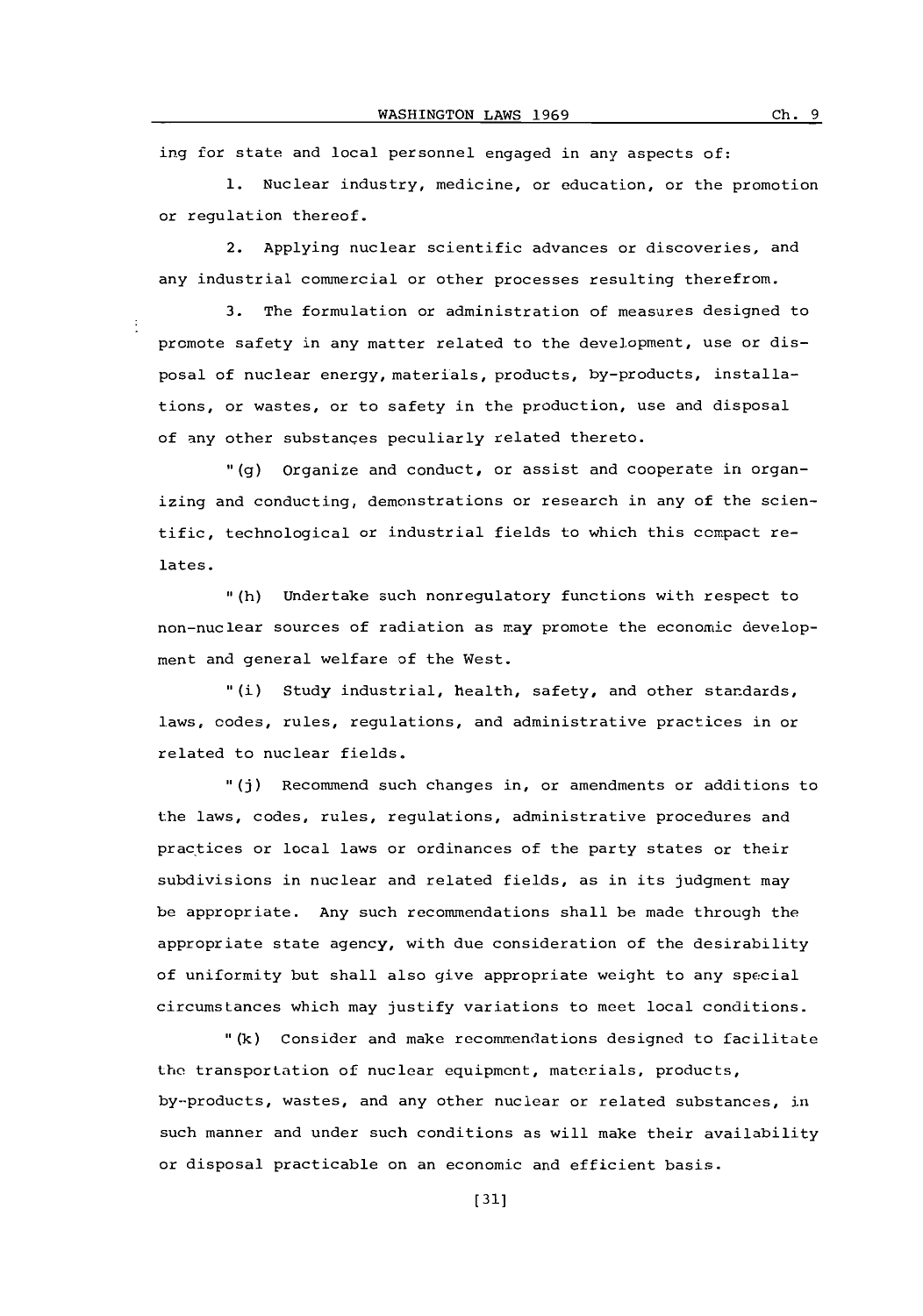**"(1)** Consider and make recommendations with respect to the assumption of and protection against liability actually or potentially incurred in any phase of operations in nuclear and related fields.

"(m) Advise and consult with the federal government concerning the common position of the party states or assist party states with regard to individual problems where appropriate in respect to nuclear and related fields.

"(n) Cooperate with the Atomic Energy commission, the National Aeronautics and Space Administration, the office of Science and Technology, or any agencies successor thereto, any other officer or agency of the United States, and any other governmental unit or agency or officer thereof, and with any private persons or agencies in any of the fields of its interest.

"1(o) Act as licensee, contractor or sub-contractor of the United States Government or any party state with respect to the conduct of any research activity requiring such license or contract and operate such research facility or undertake any program pursuant thereto, provided that this power shall be exercised only in connection with the implementation of one or more other powers conferred upon the Board **by** this compact.

**"(p)** Prepare, publish and distribute (with or without charge) such reports, bulletins, newsletters or other materials as it deems appropriate.

**"(q)** Ascertain from time to time such methods, practices, circumstances, and conditions as may bring about the prevention and control of nuclear incidents in the area comprising the party states, to coordinate the nuclear incident prevention and control plans and the work relating thereto of the appropriate agencies of the party states and to facilitate the rendering of aid **by** the party states to each other in coping with nuclear incidents.

The Board may formulate and, in accordance with need from time to time, revise a regional plan or regional plans for coping with nuclear incidents within the territory of the party states as a whole

 $ch.9$ 

**32]**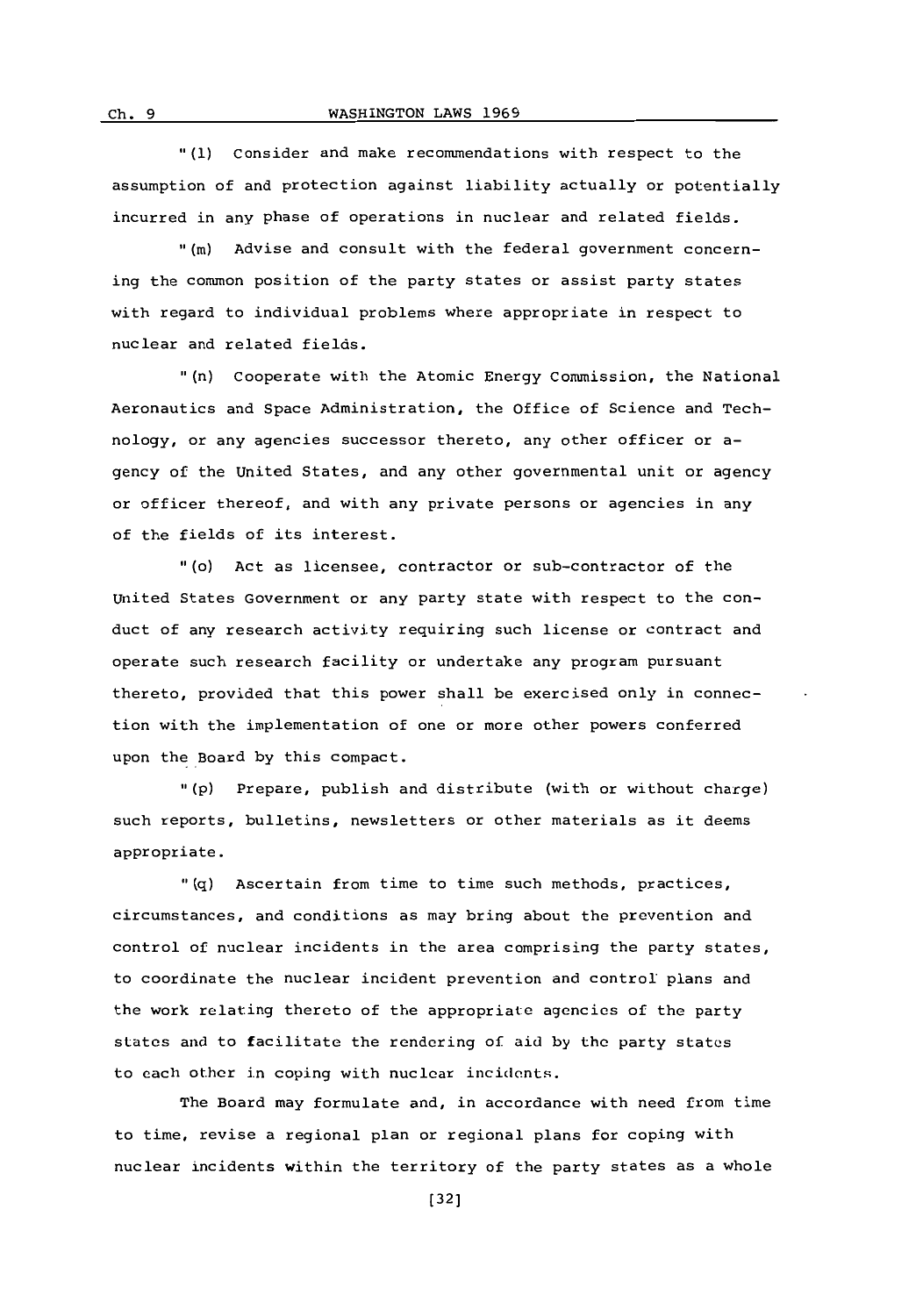or within any subregion or subregions of the geographic area covered **by** this compact.

Any nuclear incident plan in force pursuant to this paragraph shall designate the official or agency in each party state covered **by** the plan who shall coordinate requests for aid pursuant to Article Vi of this compact and the furnishing of aid in response thereto.

Unless the party states concerned expressly otherwise agree, the Board shall not administer the summoning and dispatching of aid, but this function shall be undertaken directly **by** the designated agencies and officers of the party states.

However, the plan or plans of the Board in force pursuant to this paragraph shall provide for reports to the Board concerning the occurrence of nuclear incidents and the requests for aid on account thereof, together with summaries of the actual working and effectiveness of mutual aid in particular instances.

From time to time, the Board shall analyze the information gathered from reports of aid pursuant to Article VI and such other instances of mutual aid as may have come to its attention, so that experience in the rendering of such aid may be available.

"(r) Prepare, maintain, and implement a regional plan or regional plans for carrying out the duties, powers, or functions conferred upon the Board **by** this compact.

"(s) Undertake responsibilities imposed or necessarily involved with regional participation pursuant to such cooperative programs of the federal government as are useful in connection with the fields covered **by** this compact.

# "ARTICLE VI. **MUTUAL** AID"

"(a) whenever a party state, or any state or local governmental authorities therein, request aid from any other party state pursuant to this compact in coping with a nuclear incident, it shall be the duty of the requested state to render all possible aid to the requesting state which is consonant with the maintenance of protection of its own people.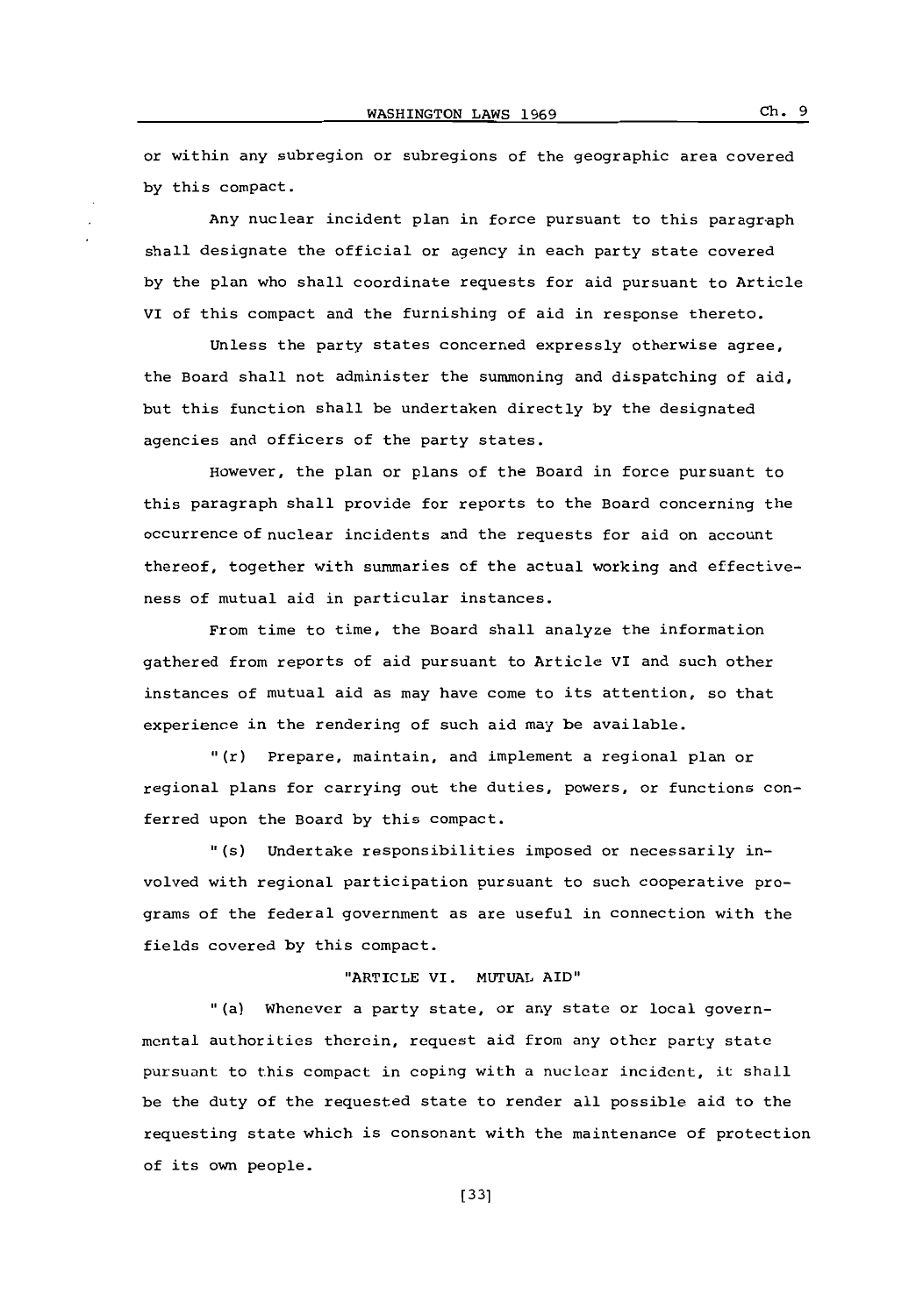**11(b)** Whenever the officers or employees of any party state are rendering outside aid pursuant to the request of another party state under this compact, the officers or employees of such state shall, under the direction of the authorities of the state to which they are rendering aid, have the same powers, duties, rights, privileges and immunities as comparable officers and employees of the state to which they are rendering aid.

"(c) No party state or its officers or employees rendering outside aid pursuant to this compact shall be liable on account of any act or omission on their part while so engaged, or on account of the maintenance or use of any equipment or supplies in connection therewith.

**11(d) All** liability that may arise either under the laws of the requesting state or under the laws of the aiding state or under the laws of a third state on account of or in connection with a request for aid, shall be assumed and borne **by** the requesting state.

(e) Any party state rendering outside aid pursuant to this compact shall be reimbursed **by** the party state receiving such aid for any loss or damage to, or expense incurred in the operation of any equipment answering a request for aid, and for the cost of all materials, transportation, wages, salaries and maintenance of officers, employees and equipment incurred in connection with such requests: PROVIDED, That nothing herein contained shall prevent any assisting party state from assuming such loss, damage, expense or other cost or from loaning such equipment or from donating such services to the receiving party state without charge or cost.

**"(f)** Each party state shall provide for the payment of compensation and death benefits to injured officers and employees and the representatives of deceased officers and employees in case officers or employees sustain injuries or death while rendering outside aid pursuant to this compact, in the same manner and on the same terms as if the injury or death were sustained within the state **by** or in which the officer or employee was regularly employed.

[34]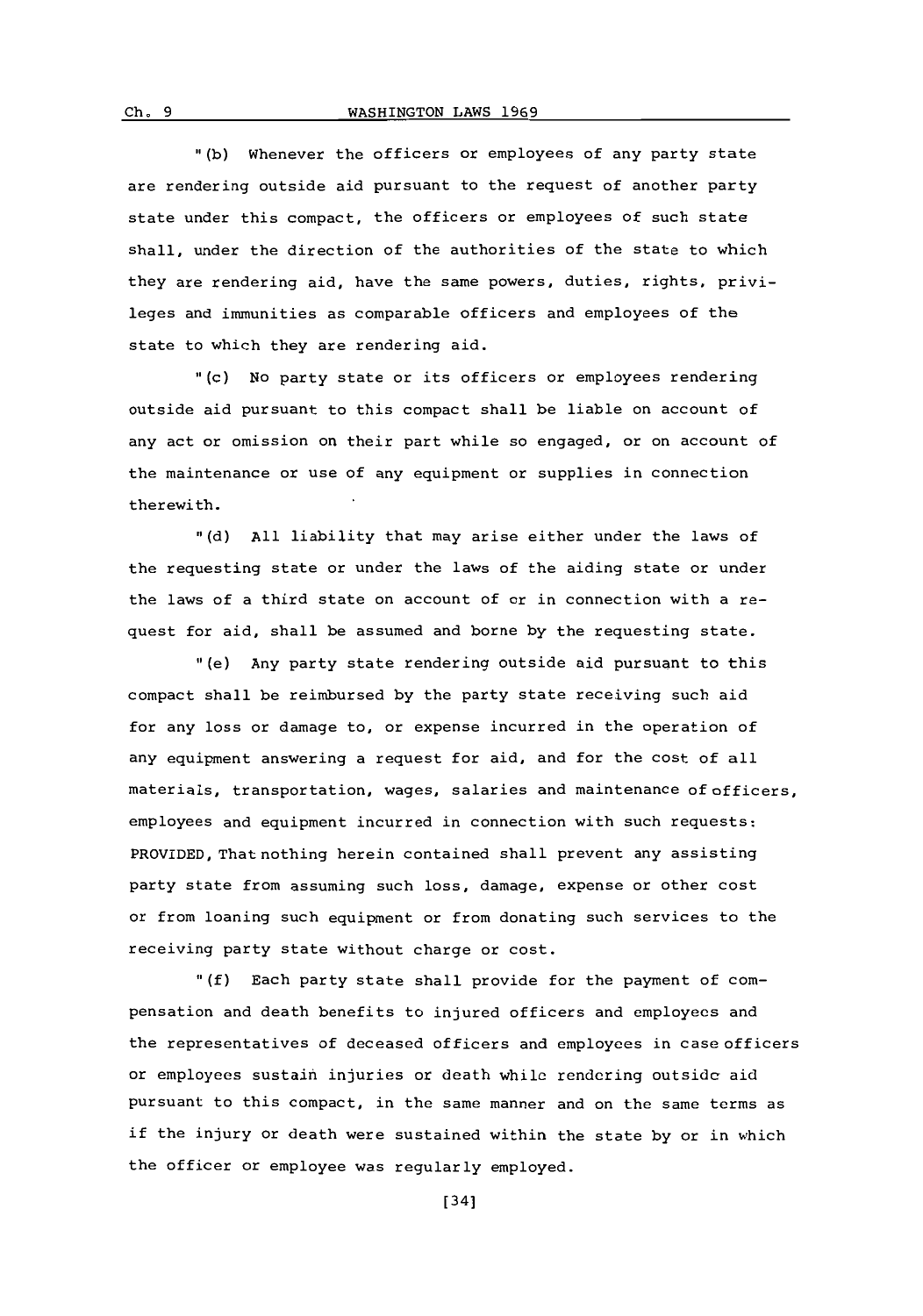"ARTICLE VII. SUPPLEMENTARY **AGREEMENTS"**

(a) To the extent that the Board has not undertaken an activity or project which would be within its power under the provisions of Article V of this compact, any two or more of the party states (acting **by** their duly constituted administrative officials) may enter into supplementary agreements for the undertaking and continuance of such an activity or project. Any such agreement shall specify the purpose or purposes; its duration and the procedure for termination thereof or withdrawal therefrom; the method of financing and allocating the costs of the activity or project; and such other matters as may be necessary or appropriate.

No such supplementary agreement entered into pursuant to this article shall become effective prior to its submission to and approval **by** the Board. The Board shall give such approval unless it finds that the supplementary agreement or activity or project contemplated thereby is inconsistent with the provisions of this compact or a program or activity conducted **by** or participated in **by** the Board.

**"(b)** Unless all of the party states participate in a supplementary agreement, any cost or costs thereof shall be borne separately **by** the states party thereto. However, the Board may administer or otherwise assist in the operation of any supplementary agreement.

(c) No party to a supplementary agreement entered into pursuant to this article shall be relieved thereby of any obligation or duty assumed **by** said party state under or pursuant to this compact, except that timely and proper performance of such obligation or duty **by** means of the supplementary agreement may be offered as performance pursuant to the compact.

**"(d)** The provisions to this Article shall apply to supplementary agreements and activities thereunder, but shall not be construed to repeal or impair any authority which officers or agencies of party states may have pursuant to other laws to undertake cooperative arrangements or projects.

"ARTICLE VIII. OTHER LAWS **AND** RELATIONS"

**[35]**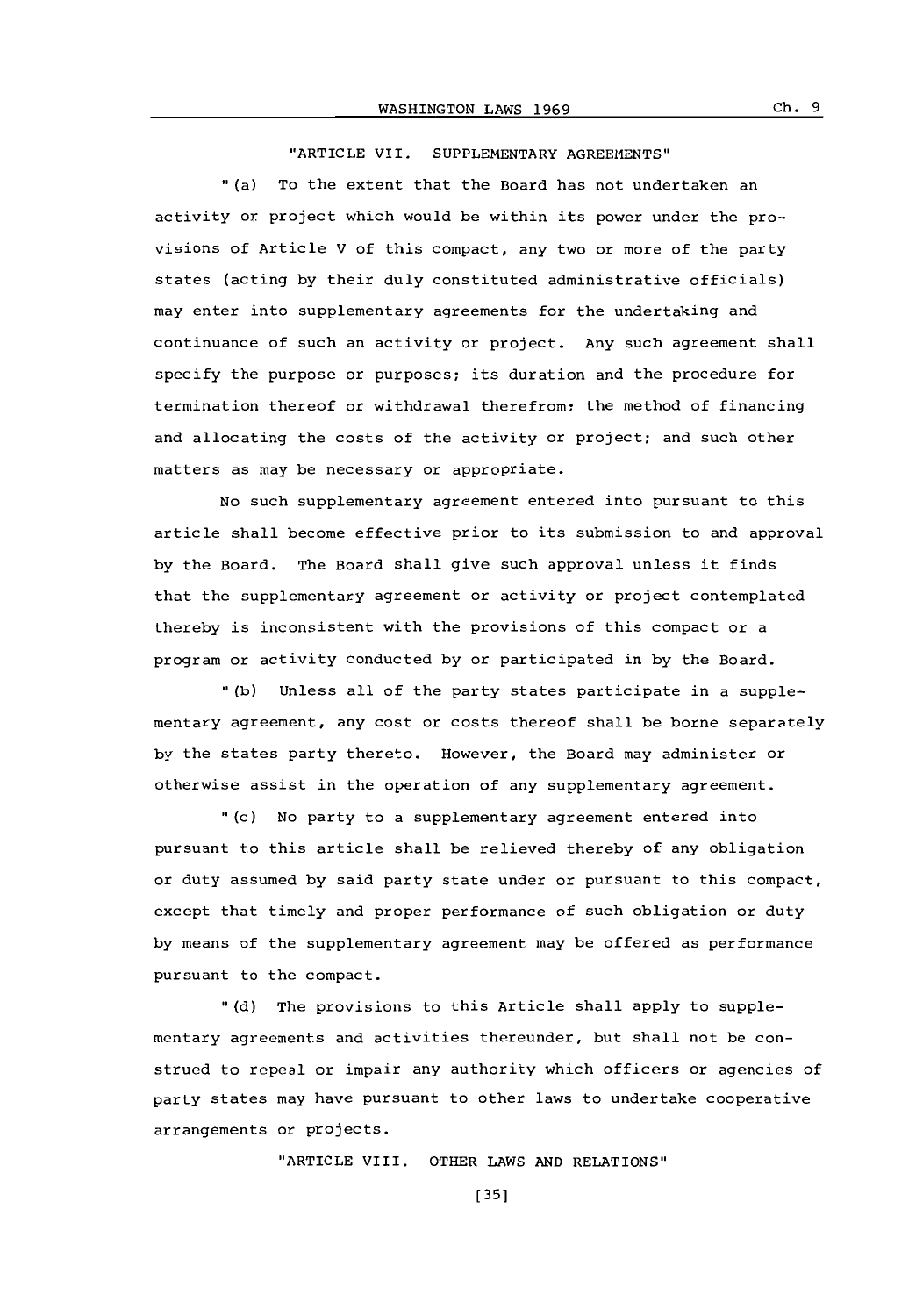#### C. 9WASHINGTON LAWS **1969**

"Nothing in this compact shall be construed to **--**

(a) Permit or require any person or other entity to avoid or refuse compliance with any law, rule, regulation, order or ordinance of a party state or subdivision thereof now or hereafter made, enacted or in force.

**"(b)** Limit, diminish, or otherwise impair jurisdiction exercised **by** the Atomic Energy Commission, any agency successor thereto, or any other federal department, agency or officer pursuant to and in conformity with any valid and operative act of Congress; nor limit, diminish, affect, or otherwise impair jurisdiction exercised **by** any officer or agency of a party state, except to the extent that the provisions of this compact may provide therefor.

"(c) Alter the relations between and respective internal responsibilities of the government of a party state and its subdivisions.

**." d)** Permit or authorize the Board to own or operate any facility, reactor, or installation for industrial or commercial purposes. "ARTICLE IX. ELIGIBLE PARTIES, ENTRY INTO FORCE **AND** WITHDRAWAL"

"(a) Any or all of the states of Alaska, Arizona, California, Colorado, Hawaii, Idaho, Montana, Nevada, New Mexico, Oregon, Utah, Washington, and Wyoming shall be eligible to become party to this compact.

**"(b)** As to any eligible party state, this compact shall become effective when its legislature shall have enacted the same into law: Provided, that it shall not become initially effective until enacted into law **by** five states.

"(c) Any party state may withdraw from this compact **by** enacting a statute repealing the same, but no such withdrawal shall take effect until two years after the Governor of the withdrawing state has given notice in writing of the withdrawal to the Governors of all other party states. No withdrawal shall affect any liability already incurred **by** or chargeable to a party state prior to the time of such withdrawal.

**(361**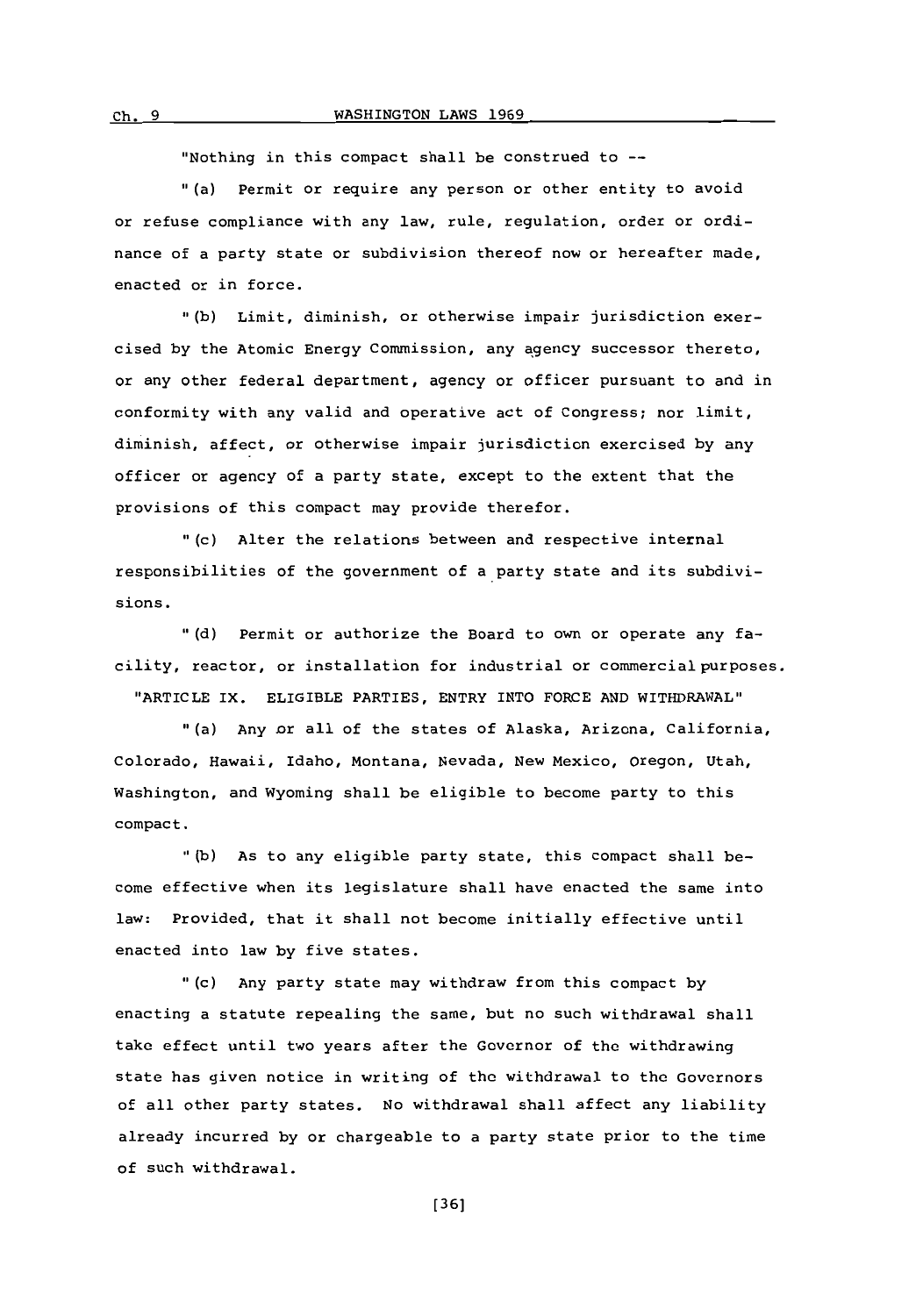**11(d)** Guam and American Samoa, or either of them may participate in the compact to such extent as may be mutually agreed **by** the Board and the duly constituted authorities of Guam or American Samoa. as the case may be. However, such participation shall not include the furnishing or receipt of mutual aid pursuant to Article VI, unless that Article has been enacted or otherwise adopted so as to have the full force and effect of law in the jurisdiction affected. Neither Guam nor American Samoa shall be entitled to voting participation on the Board, unless it has become a full party to the compact.

"ARTICLE X. SEVERABILITY AND CONSTRUCTION"

"The provisions of this compact and of any supplementary agreement entered into hereunder shall be severable and if any phrase, clause, sentence or provision of this compact or such supplementary agreement is declared to be contrary to the constitution of any participating state or of the United States or the applicability thereof to any government, agency, person, or circumstance is held invalid, the validity of the remainder of this compact or such supplementary agreement and the applicability thereof to any government, agency, person or circumstance shall not be affected thereby. If this compact or any supplementary agreement entered into hereunder shall be held contrary to the constitution of any state participating therein, the compact or such supplementary agreement shall remain in full force and effect as to the remaining states and in full force and effect as to the state affected as to all severable matters. The provisions of this compact and of any supplementary agreement entered into pursuant thereto shall be liberally construed to effectuate the purposes thereof."

**NEW** SECTION. Sec. 2. The board member from Washington shall be appointed **by** and shall serve at the pleasure of the governor. The board member may designate another person as his representative to attend meetings of the board.

**NEW** SECTION. Sec. **3. All** departments, agencies and officers of this state and its subdivisions are directed to cooperate with

 $ch.9$ 

**[371**